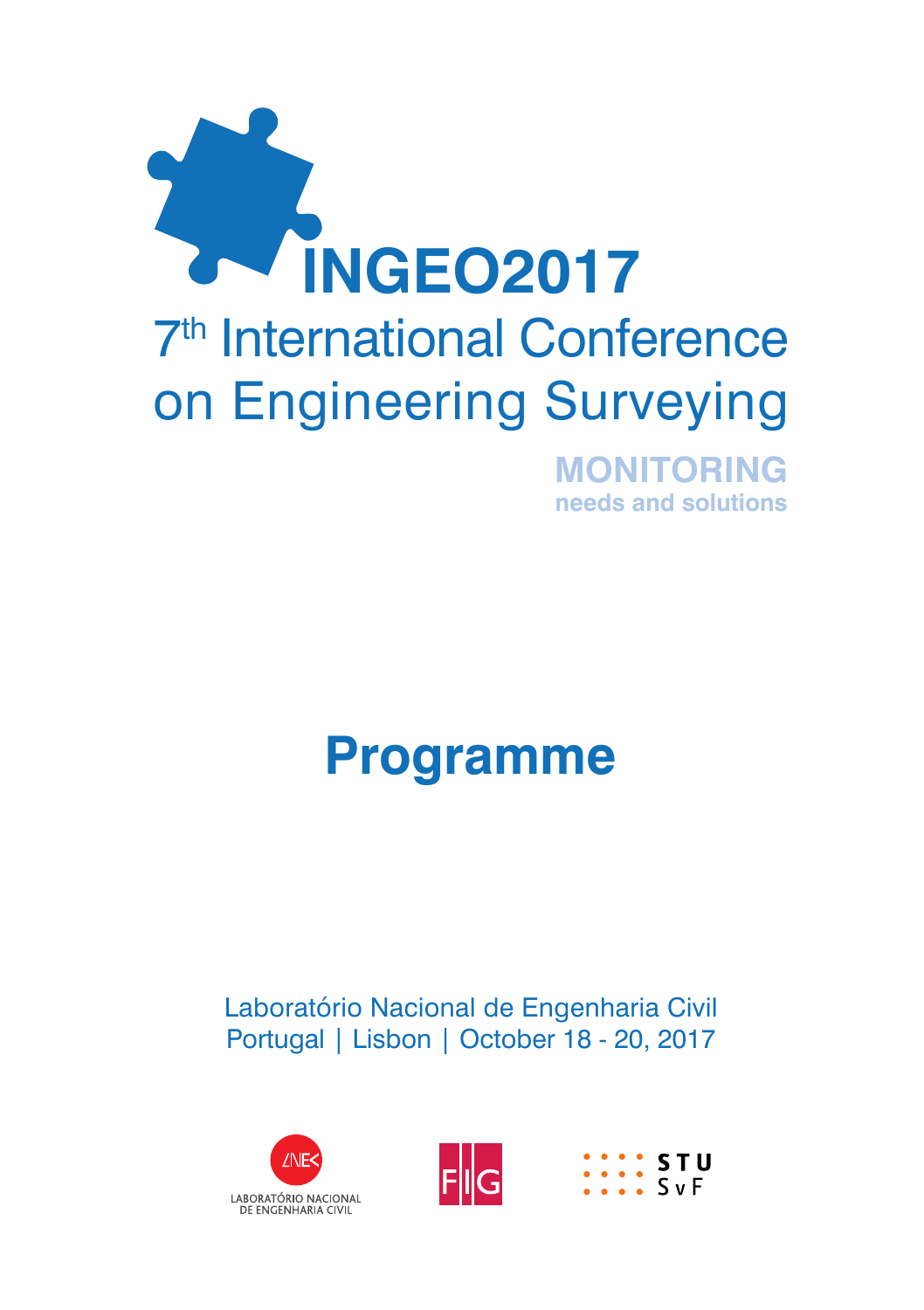| Hour  | <b>Wednesday</b><br>18th October | <b>Thursday</b><br>19th October | <b>Friday</b><br>20 <sup>th</sup> October |
|-------|----------------------------------|---------------------------------|-------------------------------------------|
| 9:00  |                                  |                                 |                                           |
| 9:30  | <b>Opening session</b>           | TS4                             | TS7                                       |
| 10:00 | PS <sub>1</sub>                  |                                 |                                           |
| 10:30 |                                  | Coffee break                    | Coffee break                              |
| 11:00 | Coffee break                     | PS <sub>3</sub>                 | PS <sub>5</sub>                           |
| 11:30 |                                  |                                 |                                           |
| 12:00 | TS1                              | TS <sub>5</sub>                 | TS8                                       |
| 12:30 |                                  |                                 |                                           |
| 13:00 | Lunch                            | Lunch                           | Lunch                                     |
| 13:30 |                                  |                                 |                                           |
| 14:00 | PS <sub>2</sub>                  | PS4                             | PS6                                       |
| 14:30 |                                  |                                 |                                           |
| 15:00 |                                  |                                 |                                           |
| 15:30 | TS <sub>2</sub>                  | TS <sub>6</sub>                 | TS9                                       |
| 16:00 |                                  |                                 |                                           |
| 16:30 | Coffee break                     | Coffee break                    | <b>Closing session</b>                    |
| 17:00 | TS3                              |                                 |                                           |
| 17:30 |                                  | Visit to Lisbon                 |                                           |
| 18:00 | Poster                           |                                 |                                           |
| 18:30 |                                  |                                 |                                           |
| 19:00 |                                  |                                 |                                           |
| 19:30 |                                  |                                 |                                           |
| 20:00 | <b>Conference Dinner</b>         |                                 |                                           |
| 20:30 |                                  |                                 |                                           |
| 21:00 |                                  |                                 |                                           |
| 21:30 |                                  |                                 |                                           |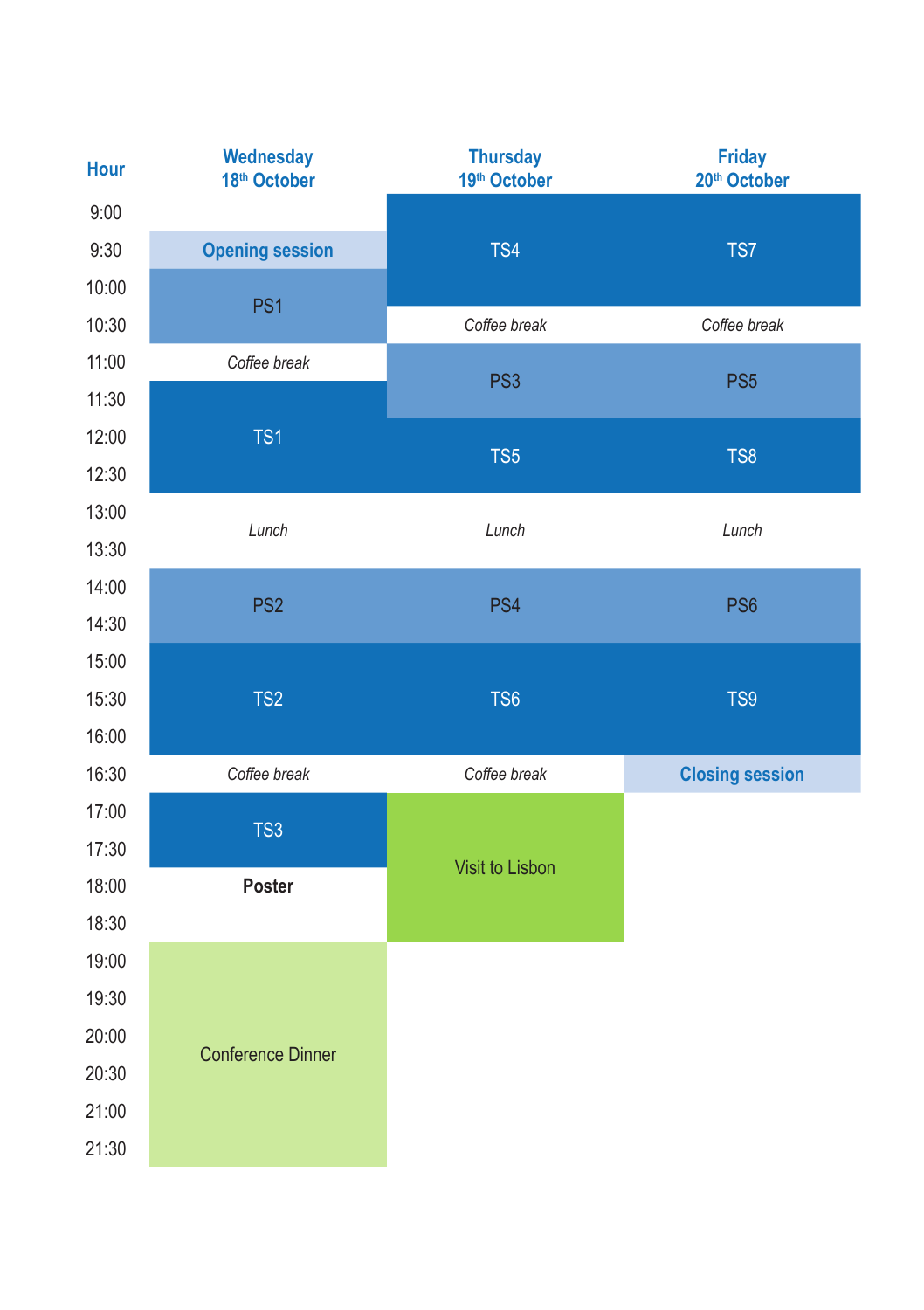# 18<sup>th</sup> Oct., Wednesday

## $LNEC$  and  $\sim$  1.1  $\sim$  1.1  $\sim$  1.1  $\sim$  1.1  $\sim$  1.1  $\sim$  1.1  $\sim$  1.1  $\sim$  1.1  $\sim$  1.1  $\sim$  1.1  $\sim$  1.1  $\sim$  1.1  $\sim$  1.1  $\sim$  1.1  $\sim$  1.1  $\sim$  1.1  $\sim$  1.1  $\sim$  1.1  $\sim$  1.1  $\sim$  1.1  $\sim$  1.1  $\sim$  1.1  $\sim$  1.1  $\sim$

## 9h30 Opening Ceremony

## 10h00 PS1

## **Civil Engineering Structures / Terrestrial Laser Scanning**

**Chair: Wolfgang Niemeier** 

#### **Do we need structural monitoring?**

*José Manuel Catarino*

### **3D congruency – the point cloud problem**

*Thomas Wunderlich*

**Coffee Break**

## 11h30 TS1

## **Monitoring of Civil Engineering Structures I**

**Chair: Rinaldo Paar Co-chair: Teresa O. Santos** 

#### As-built documentation of anchor blocks of facade elements using TLS

*Ján Erdélyi, Alojz Kopáčik and Peter Kyrinovič This is a peer reviewed paper*

Combined use of non-destructive methods for the survey of facades anomalies of heritage buildings with structural concrete elements

*José Dias, Luís Matias, Maria João Henriques, Maria Ribeiro and Teresa Santos This is a peer reviewed paper*

#### Estimation of wooden coefficient of expansion due to temperature and moisture with geodetic sensors

*Annette Schmitt and Volker Schwieger* 

#### Determining the non-verticality of tall chimneys using the laser scanning approach

*Aleš Marjetič and Gašper Štebe This is a peer reviewed paper*

#### Measurements of geometry of internal flues in multi-flue chimneys

*Edyta Puniach*

## **Lunch**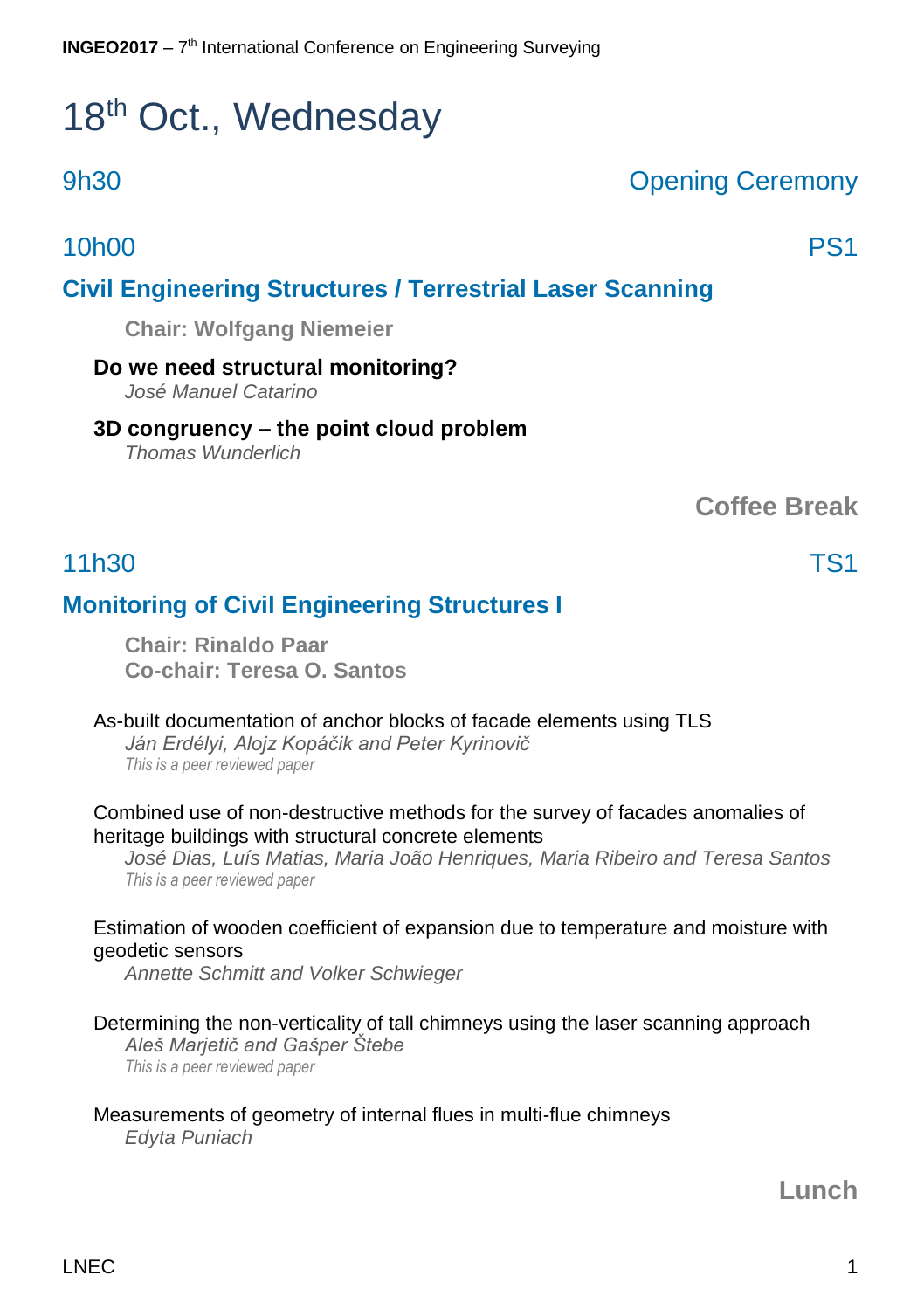## 14h00 PS2

## **Historical Buildings / Potential of Classical Methods**

**Chair: Thomas Wunderlich** 

### **Monuments and historic buildings: Applications and challenges in structural engineering**

*Paulo B. Lourenço* 

#### **The potential of classical surveying methods for health care monitoring of large structures**

*Alojz Kopáčik* 

## 15h00 TS2

## **Monitoring of Civil Engineering Structures II**

**Chair: Helena Cruz Co-chair: Ján Erdélyi** 

#### Using IATS and digital levelling staffs for the determination of dynamic displacements and natural oscillation frequencies of civil engineering structures

*Rinaldo Paar, Ante Marendic, Andreas Wagner, Wolfgang Wiedemann, Thomas Wunderlich, Miodrag Roic and Domagoj Damjanovic This is a peer reviewed paper*

#### Uncertainty evaluation of deflection measurements from FWD tests on road pavements

*José Neves and Edgar Cardoso This is a peer reviewed paper*

#### Visual inspection automation with image processing

*Ana Fonseca, Dora Roque, Maria João Henriques and José Muralha*

#### Automated geodetic monitoring systems in new hydropower plants *Elisa Almeida, Daniel Pimentel, David Fernandes, Carlos Pestana and Ricardo Araújo*

#### Assessment of cracks on concrete dams by image processing: the case-study of Itaipu dam, at the Brazil-Paraguay border

*Jónatas Valença and Eduardo S. Júlio This is a peer reviewed paper*

**Coffee Break**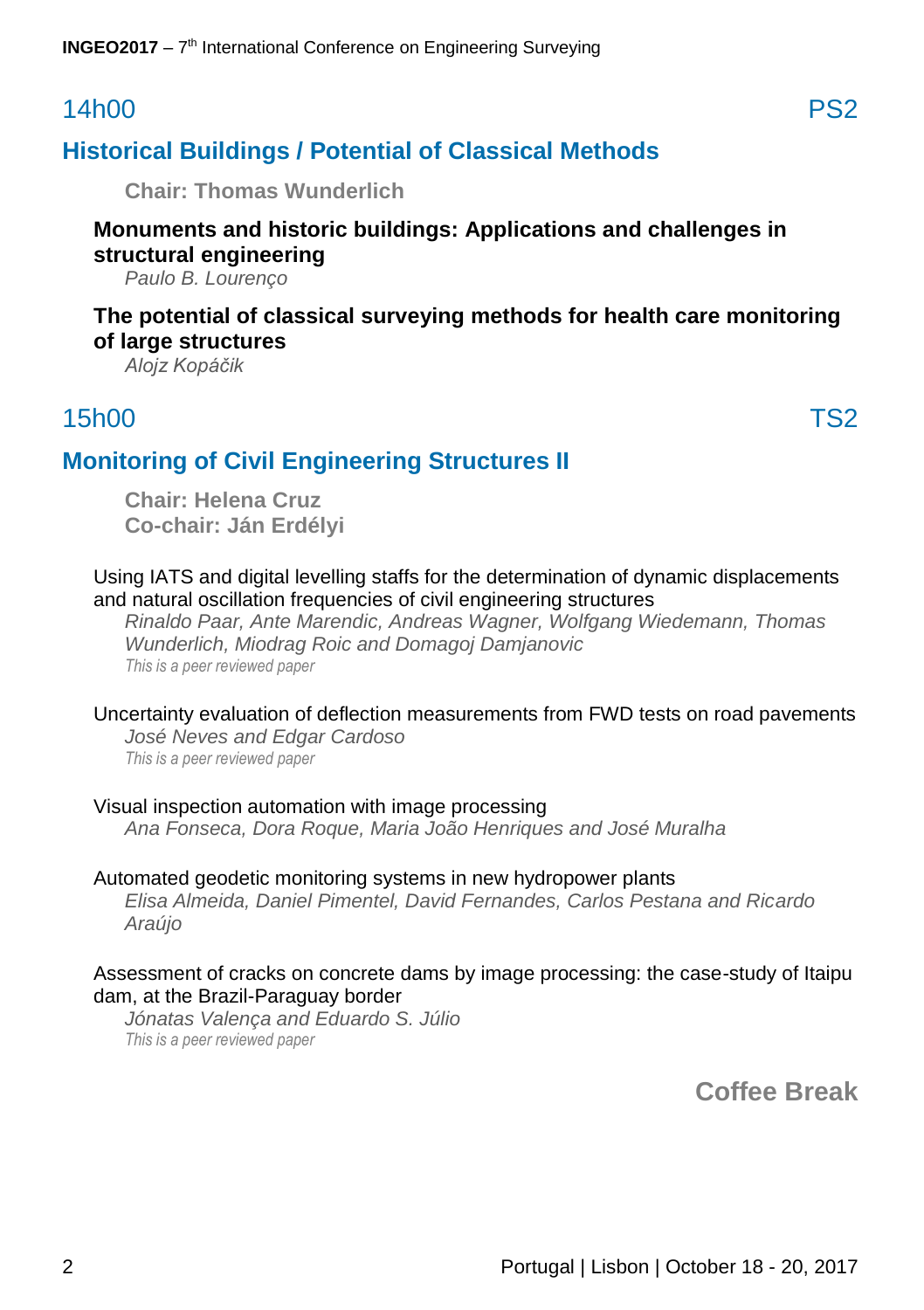## 17h00 TS3

## **Monitoring of Historical Buildings**

**Chair: Paulo B. Lourenço Co-chair: Peter Kyrinovič** 

#### Monitoring the behaviour of MEO Arena roof

*Maria João Henriques, Helena Cruz, Dora Roque and Ana Fonseca This is a peer reviewed paper*

Displacement and surface pathology monitoring of former Tejo Power Station building by combining terrestrial laser scanning, micro-geodesy, photogrammetry and GIS *Adriano Oliveira, João Boavida and Bruno Santos* 

Vertical displacements of engineering structures during reconstruction: Classification and prediction models

*Roman Shults* 

## 17h45 Poster Session

**Chair: Alojz Kopáčik** 

#### Trigonometric levelling at extremely short lines of sight

*Zarko Nestorovic* 

#### Comparison of 3D laser scanning and classical survey data deformation analysis of industrial facilities in oil refinery

*Almin Dapo, Luka Babic, Bosko Pribicevic and Antonio Antunovic* 

#### Point cloud classification and track centre determination in point cloud collected by MMS on rail

*Elzbieta Pastucha*

Three years of monitoring using leveling and hybrid gravimetry applied to the geothermal sites of Soultz-sous-Forêts and Rittershoffen, Rhine Graben, France *Gilbert Ferhat, Nolwenn Portier, Jacques Hinderer, Marta Calvo Garcia-Maroto, Yassine Abdelfettah and Umberto Riccardi*

**19h00 Dinner (Travel by bus)**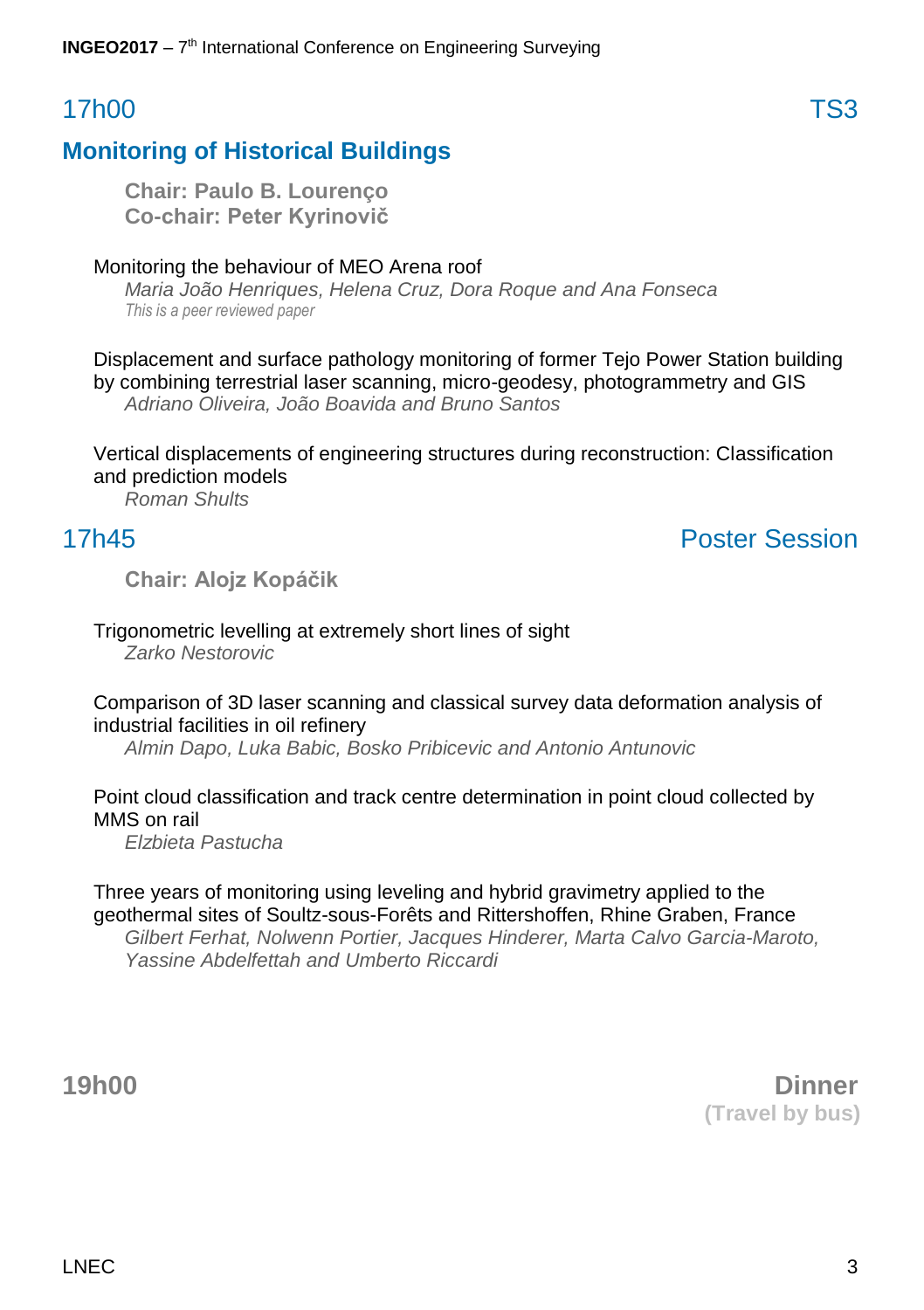# 19<sup>th</sup> Oct., Thursday

## and the set of the set of the set of the set of the set of the set of the set of the set of the set of the set of the set of the set of the set of the set of the set of the set of the set of the set of the set of the set o

## **Concepts, New Technology and Software Development I**

**Chair: Hans Neuner Co-chair: Ante Marendic** 

#### Fusion of laser-scan and image data for deformation monitoring – Concept and perspective

*Andreas Wagner, Wolfgang Wiedemann and Thomas Wunderlich This is a peer reviewed paper*

#### The influence of different LocataNet configurations on positioning accuracy

*Igor Grgac, Rinaldo Paar, Ante Marendic and Ivan Jakopec This is a peer reviewed paper*

#### A new approach to long-distance EDM: using intermode beating of broadband ultrashort laser pulses

*David Salido Monzú and Andreas Wieser This is a peer reviewed paper*

Synchronization routine for real-time synchronization of robotic total stations *Zan Gojcic, Slaven Kalenjuk and Werner Lienhart This is a peer reviewed paper*

Deformation monitoring in the Internet of Things. Implementation of a multi-platform software package for modern sensor networks in engineering geodesy

*Philipp Engel This is a peer reviewed paper*

**Coffee Break**

## 11h00 PS3

### **Geotechnical Works / Ground Based Radar Interferometry**

**Chair: Ana Fonseca** 

#### **The role of monitoring in geotechnical works**

*Ana Quintela* 

#### **Potential of Space Based and Ground Based Radar Interferometry for Deformation Monitoring**

*Wolfgang Niemeier*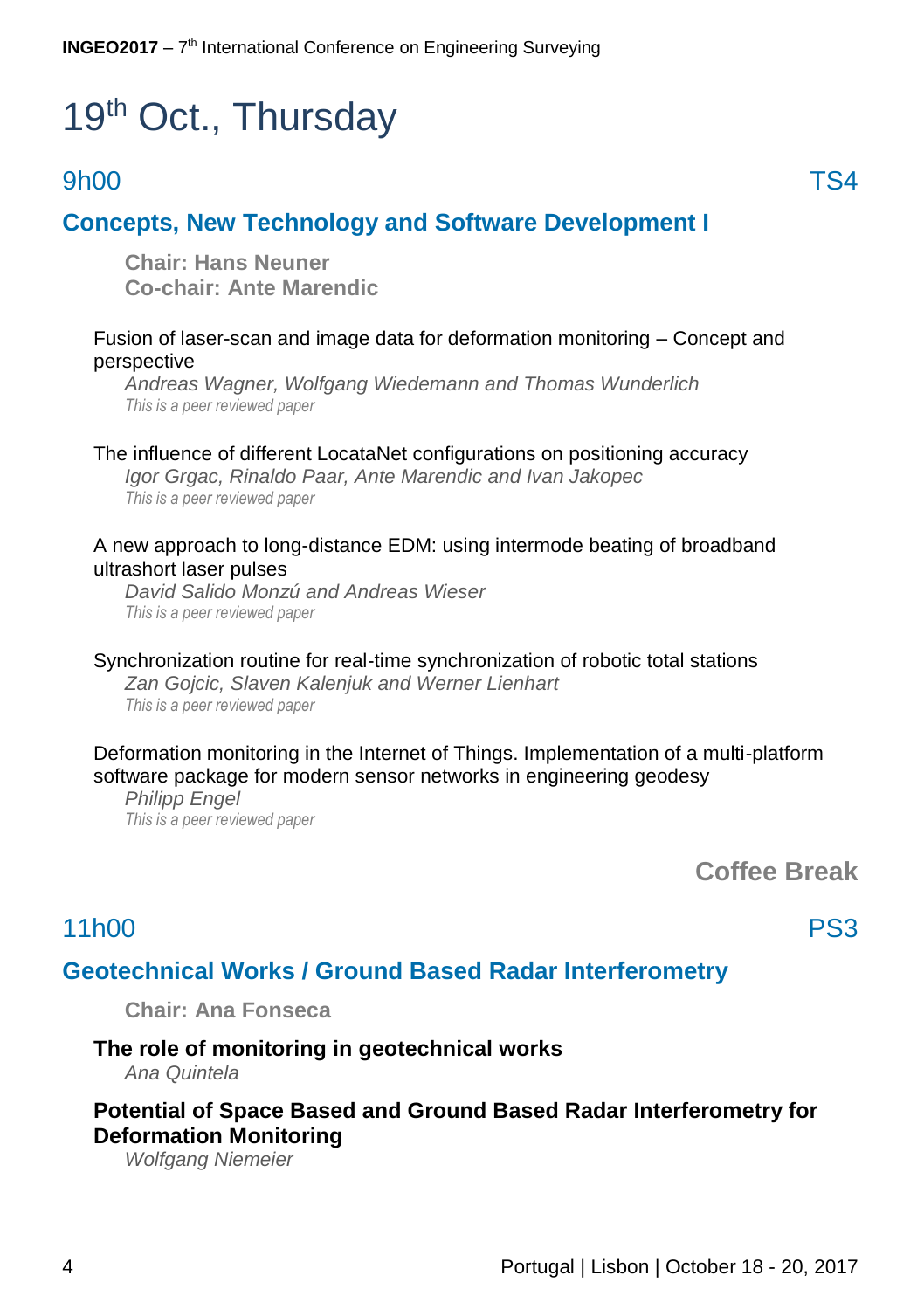$LNEC$  5

### **INGEO2017** - 7<sup>th</sup> International Conference on Engineering Surveying

## 12h00 TS5

## **Monitoring of Geological and Hydrological Hazards**

**Chair: Ana Quintela Co-chair: Stella Pytharouli** 

#### Deformation monitoring of Kostanjek landslide in Croatia using multiple sensor networks and UAV

*Ante Marendić, Rinaldo Paar, Hrvoje Tomić, Miodrag Roić and Martin Krkač This is a peer reviewed paper*

### Geodetic monitoring of the Adroit landslide, Barcelonnette, French Southern Alps

*Gilbert Ferhat, Jean-Philippe Malet, Anne Puissant, Delphine Caubet and Emilie Hubert This is a peer reviewed paper*

#### Multi-method monitoring of the large and rapidly developping Pas de l'Ours landslide - Queyras, France

*Floriane Provost, Pierrick Bornemann, Elouan Faustin, Jean-Philippe Malet, Clément Hibert, Anne Puissant, Marc Fleck, Gilbert Ferhat, Pascal Diot and Vincent Ségel*

**Lunch**

## 14h00 PS4

## **Maritime Structures / Augmented Reality**

**Chair: Ana Fonseca**

#### **Application of stereo-photogrammetric methodologies to the design and monitoring of maritime structures**

*Conceição Juana Fortes* 

## **Virtual and Augmented Reality: from the Lab to the Wild**

*Alfredo Ferreira*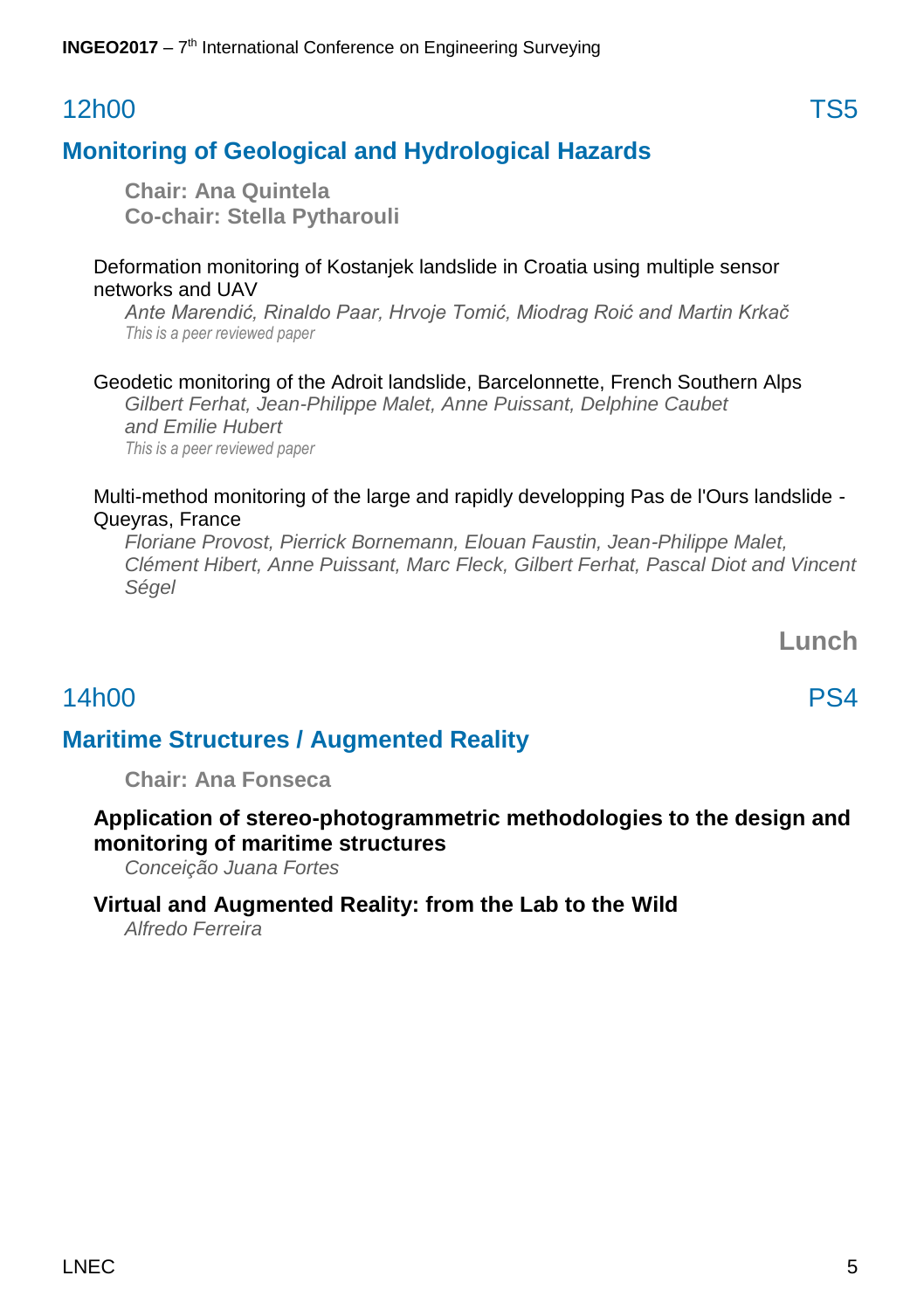**INGEO2017** - 7<sup>th</sup> International Conference on Engineering Surveying

## 15h00 TS6

## **Monitoring of Coastal Structures**

**Chair: Conceição Juana Fortes Co-chair: José Nuno Lima** 

#### Towards a mobile monitoring tool for coastal structures inspection: The Ericeira rubblemound breakwater test case

*Rui Capitão, Alexandre Maia, Rute Lemos, Armanda Rodrigues and Conceição Juana Fortes This is a peer reviewed paper*

#### The monitoring of rubble mound breakwaters. An assessment of UAV technology

*Maria João Henriques, Rute Lemos, Rui Capitão and Conceição Juana Fortes This is a peer reviewed paper*

#### The use of UAVs in engineering geological surveys: mapping along Scotland's southwest coast

*Olympia Tziavou, Stella Pytharouli and Jock Souter* 

#### Survey of a two-dimensional scale model of a rubble-mound breakwater using different stereo-photogrammetric techniques

*Rute Lemos, Maria João Henriques, António Muralha, Ricardo Jónatas, Conceição Juana Fortes and Rui Capitão This is a peer reviewed paper*

**Coffee Break**

## **16h30 Visit to downtown Lisbon**

**(Travel to the meeting point with the guides by subway)**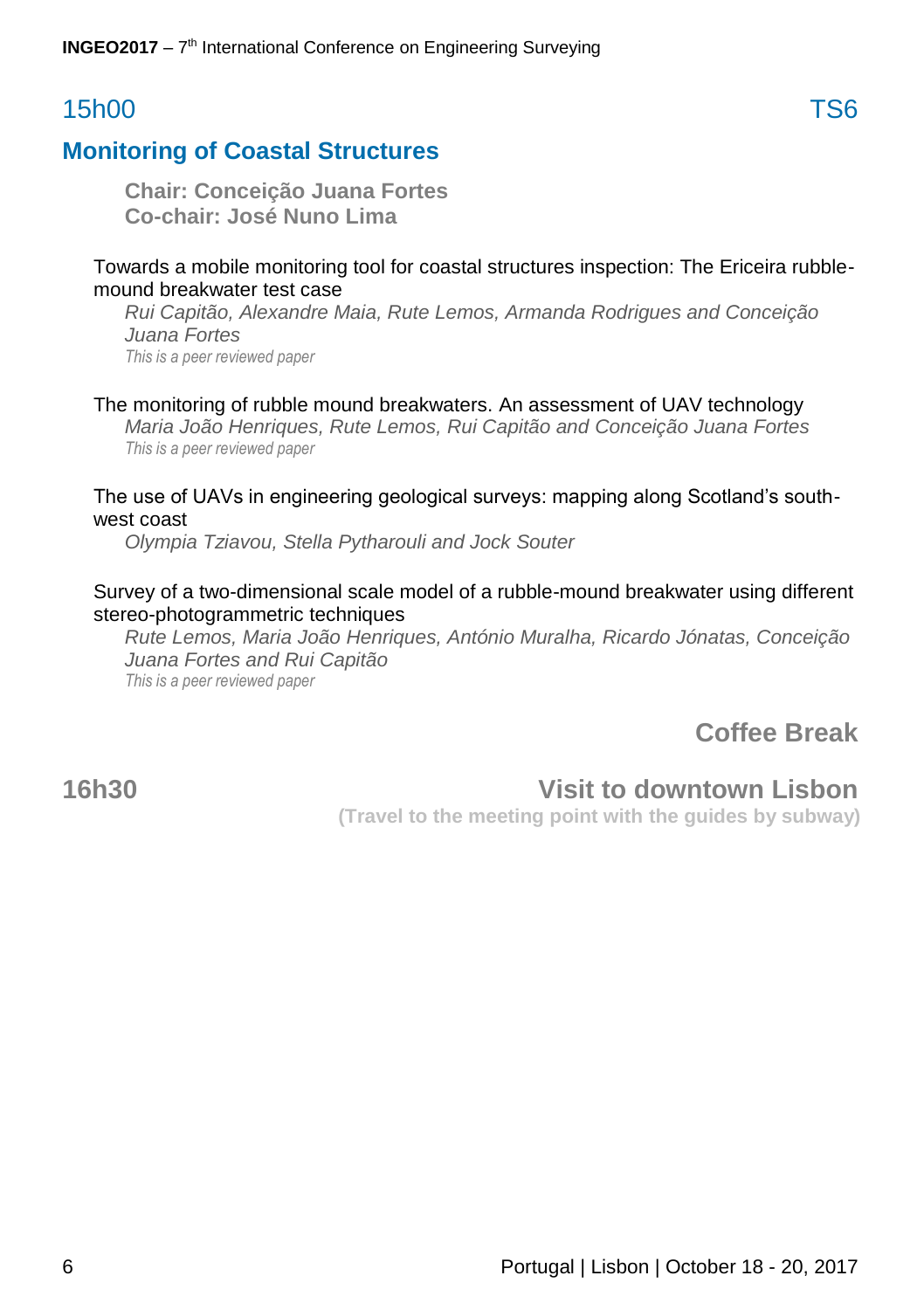# 20<sup>th</sup> Oct., Friday

## 9h00 TS7

## **Terrestrial Laser Scanning**

**Chair: Volker Schwieger Co-chair: David Salido Monzú**

#### Evaluating the freeform modelling of point clouds by means of a test specimen

*Corinna Harmening, Gilles Teodori and Hans Neuner This is a peer reviewed paper*

#### Using point cloud comparisons for revealing deformations of natural and artificial objects

*Christoph Holst, Lasse Klingbeil, Felix Esser and Heiner Kuhlmann This is a peer reviewed paper*

#### Geodetic surface based methods for applications in civil engineering

*Claudius Schmitt, Benjamin Kromoser, Corinna Harmening, Johannes Falkner, Hans Neuner and Johann Kollegger This is a peer reviewed paper*

#### Simplicity is the New Black: The BLK360 Story *Vanda Kadlečíková*

#### TLS Data Georeferencing - Error Sources and Effects *Jelena Pandžić, Marko Pejić, Branko Božić and Verica Erić This is a peer reviewed paper*

**Coffee Break**

## 11h00 PS5

## **Bridge Monitoring / GNSS Applications**

**Chair: Alojz Kopáčik**

#### **Dynamic Response of Bridges and its Monitoring Needs**  *Milan Sokol*

#### **GNSS: tools to monitor a dynamic Earth**

*Virgilio Mendes*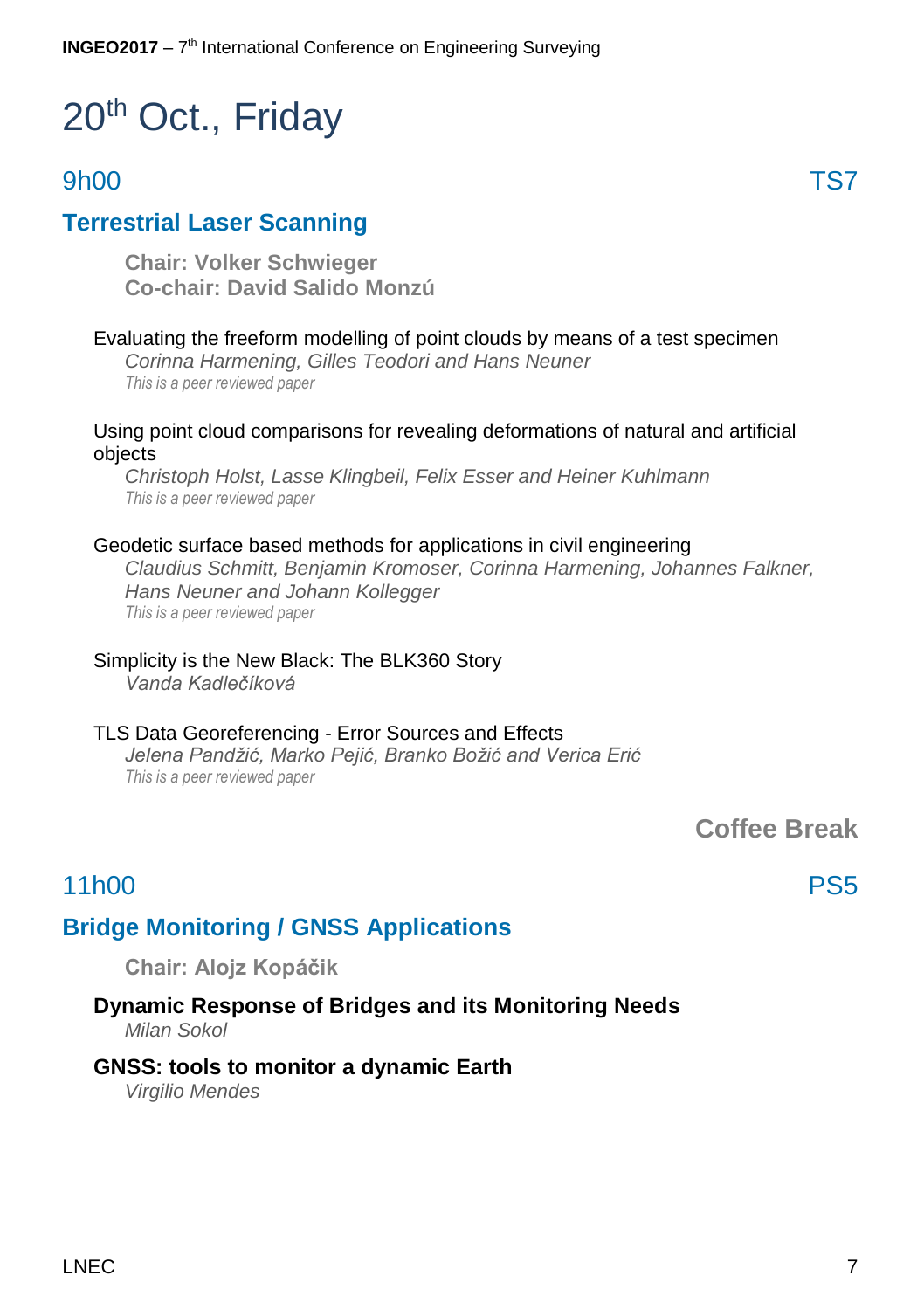## 12h00 TS8

## **Radar Interferometry Applications**

**Chair: Heiner Kuhlmann Co-chair: Dora Roque**

#### The use of InSAR technology to monitor ground and structural displacements *Josep Raventos, Carles Couso and Javier Garcia This is a peer reviewed paper*

Merging GBSAR and topographic surveys to measure pier deformations *Giovanni Nico, Andrea Di Pasquale, Gianluca Miccoli and Filippo Maria Soccodato* 

#### Ground based Synthetic Aperture Radar (GBSAR) interferometry: which advantages for the monitoring of concrete and earth-filled dams?

*Giovanni Nico, Marco Corsetti, Alfredo Pitullo and Andrea Di Pasquale* 

**Lunch**

## 14h00 PS6

## **Concrete Dams / UAV Applications**

**Chair: António Batista**

#### **The role of survey methods in the monitoring of concrete dams** *Domingos Silva Matos*

### **Assessing exposure of infrastructure to natural hazards using unmanned aerial systems: case studies from the Andes, Portugal, Antarctica and Cape Verde**

*Gonçalo Vieira* 

## 15h00 TS9

## **Concepts, New Technology and Software Development II**

**Chair: Gonçalo Vieira Co-chair: Ján Erdélyi**

#### Monitoring system using low cost GNSS sensors: first experiments and performance evaluation

*Stefano Gandolfi, Luca Poluzzi and Luca Tavascih*

A Bayesian procedure for analysis of short permanent GNSS baselines *José Nuno Lima and João Casaca*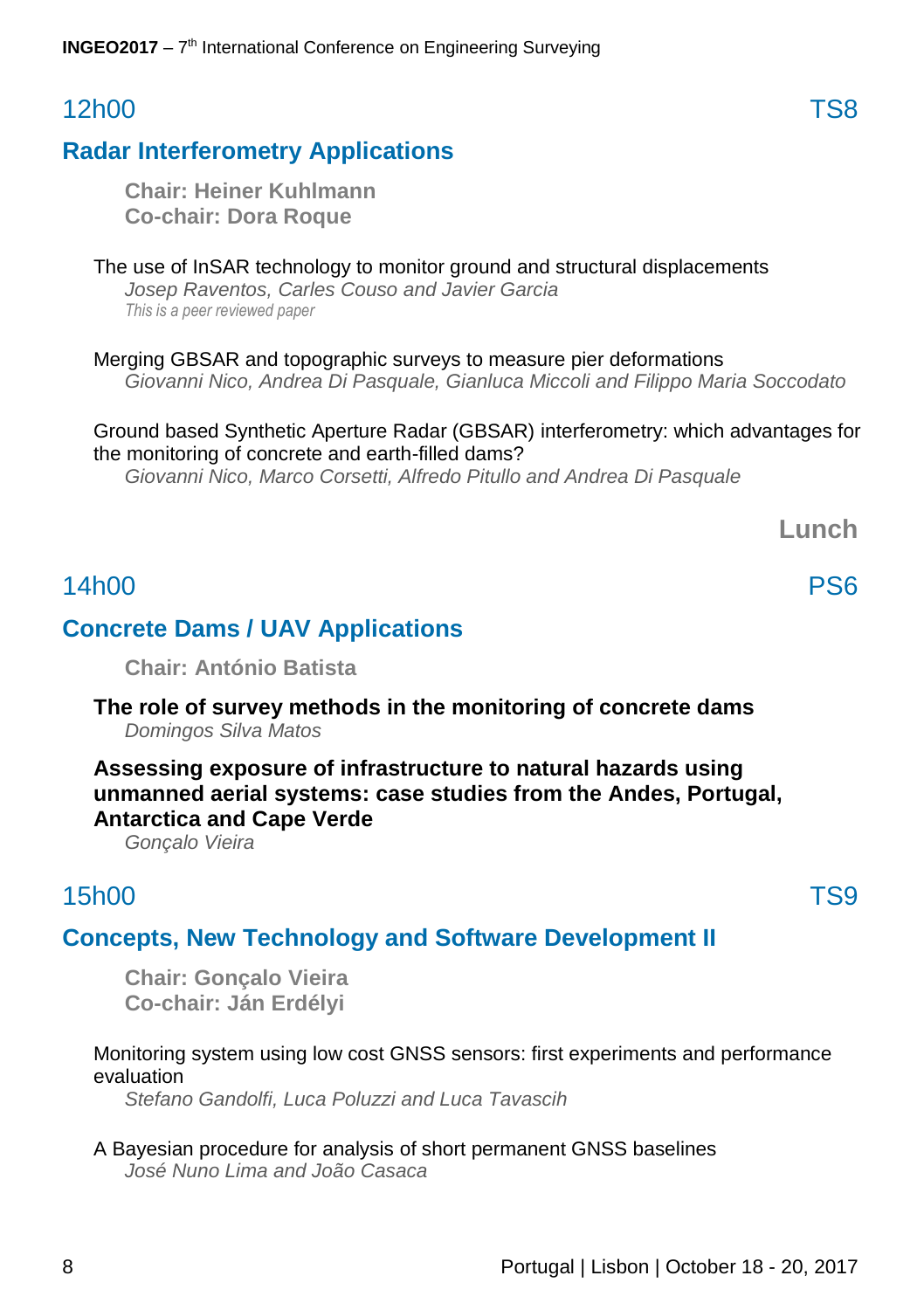Systematic error elimination of inertial sensors using rotating platforms *Ľubica Erdélyiová, Pavol Kajánek and Alojz Kopáčik* 

Multi-sensor based augmented virtuality immersive technologies for large scale metrology applications

*Theodoros Xenakis, Vassilis Gikas and George Kaisarlis* 

Assessment of accuracy of basic manoeuvres performed by an unmanned aerial vehicle during autonomous flights

*Pawel Cwiakala* 

16h30 Closing Ceremony